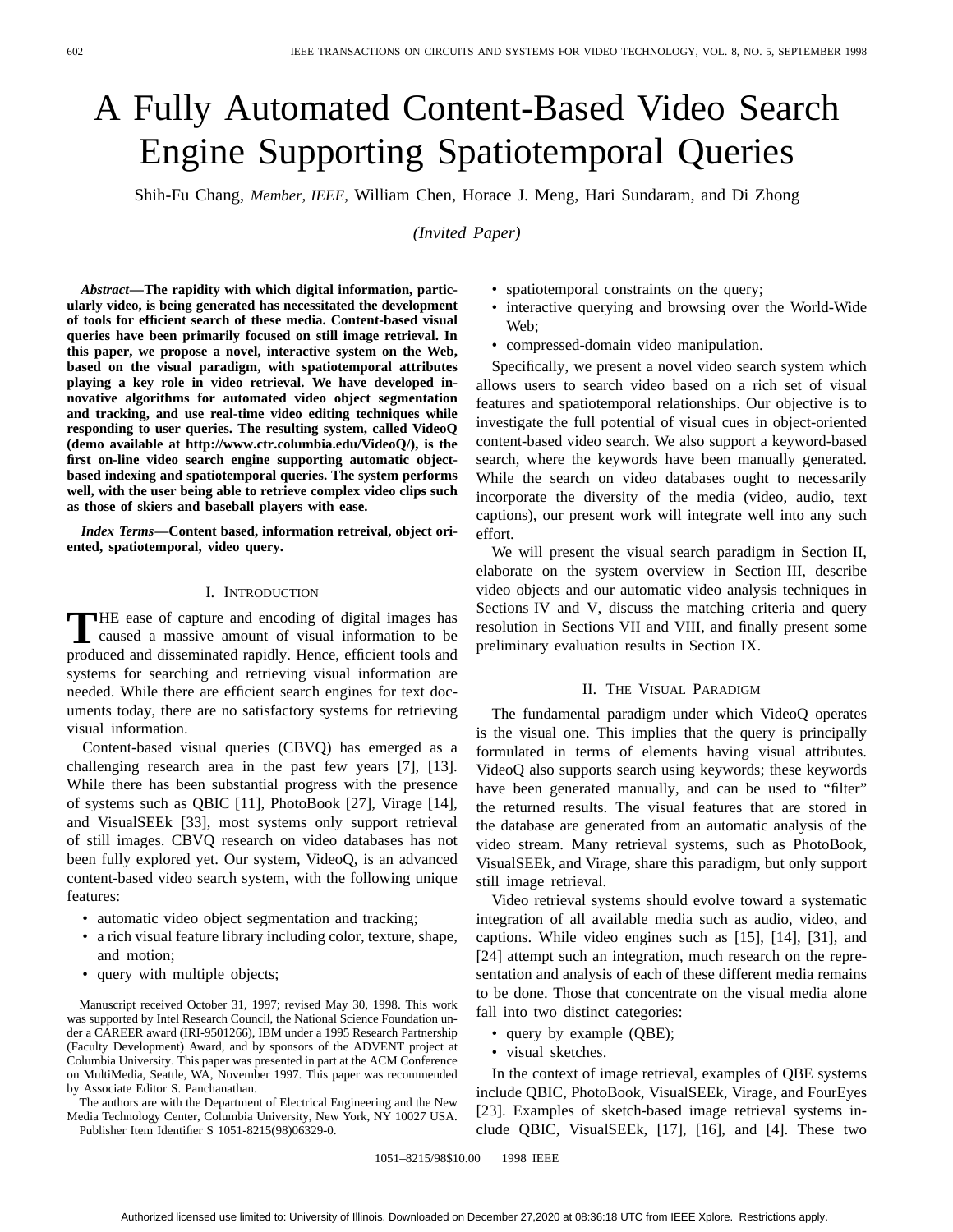

Fig. 1. Visual interface of VideoQ. The figure shows an example query to retrieve video shots of all high-jump sequences in the database. Note that the keywords "track and field" are used to filter the returned results. The results are shown in Fig. 2.

different ways of visually searching image databases may also be accompanied by learning and user feedback [23].

Query by example systems work under the realization that since the "correct" match must lie within the database, one can begin the search with an element of the database itself with the hope that one can guide the user toward the image that he likes over a succession of query examples. In QBE, one can use space-partitioning schemes to precompute hierarchical groupings, which can speed up the database search [23]. While the search speeds up, the groupings are static and need recomputation every time a new video is inserted into the database. QBE, in principle, is easily extensible to video databases as well, but there are some drawbacks. Video shots generally contain a large number of objects, each of which is described by a complex multidimensional feature vector. The complexity arises partly due to the problem of describing shape and motion characteristics.

Sketch-based query systems such as [16] compute the correlation between the sketch and the edge map of each of the images in the database, while in [4], the authors minimize an energy functional to achieve a match. In [17], the authors compute a distance between the wavelet signatures of the sketch and each of the images in the database.

What makes VideoQ powerful is the novel idea of an animated sketch to formulate the query. In an animated sketch, motion and temporal duration are the key attributes assigned to each object in the sketch, in addition to the usual attributes such as shape, color, and texture. Using the visual pallette, we sketch out a scene by drawing a collection of video objects. It is the spatiotemporal relationships between these objects that fully define a scene. An example query is illustrated in Fig. 1.

While we will extensively employ this paradigm, some important observations are to be kept in mind. The visual paradigm works best when there are only a few dominant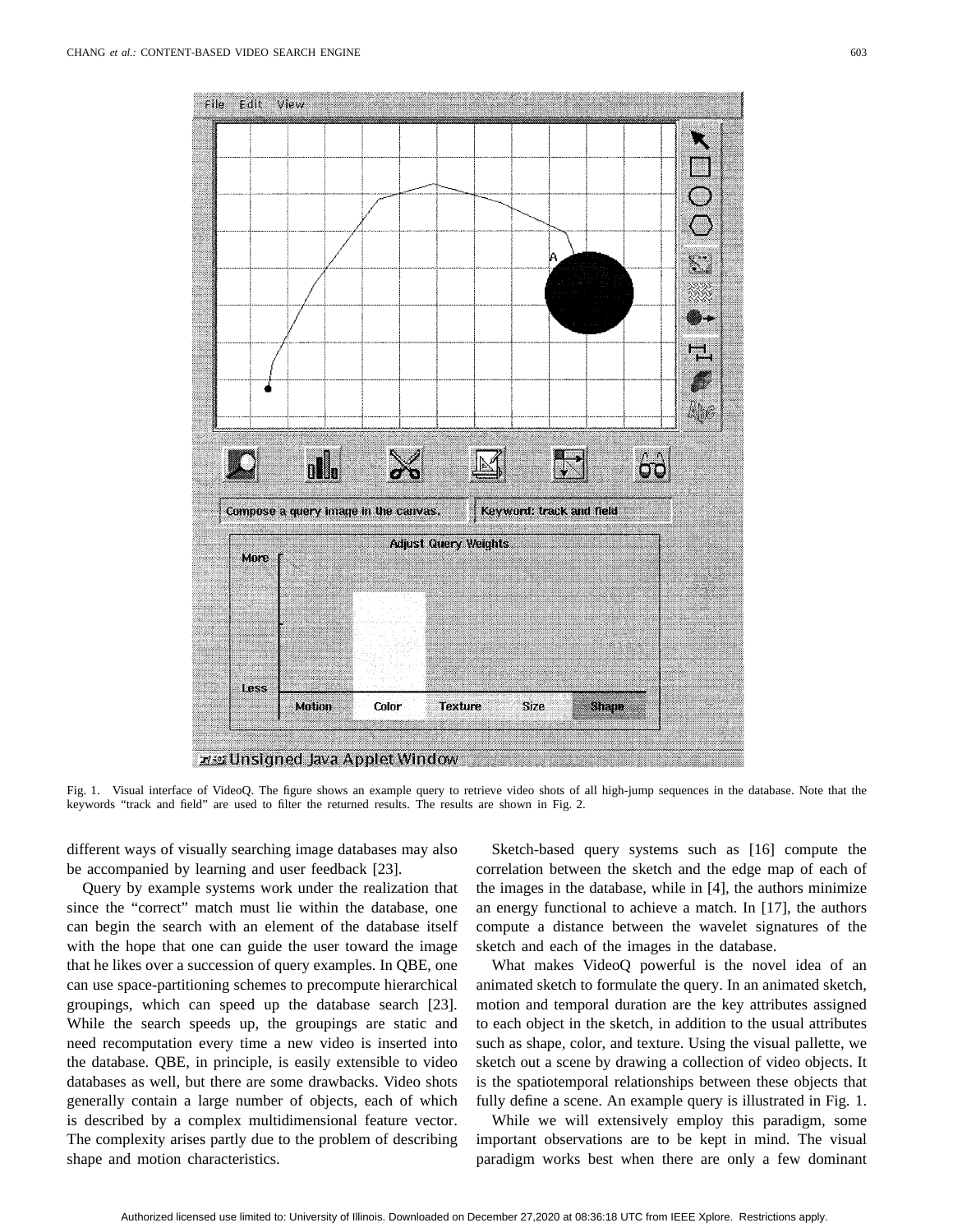

total number of matched items: 72



Fig. 2. Results: the displayed retrieved shots which include four excellent matches (the first, third, fourth, and fifth) indicate the importance of the motion attribute in video shot retrieval.



Fig. 3. VideoQ system where the queries are in the form of animated sketches. Both the animated sketch and the browsing modes support search in conjunction with keywords.

objects in the video with simply segmented backgrounds.<sup>1</sup> It will not work well if the user is interested in video sequences that are simple to describe, but are hard to sketch out, for example, a video shot of a group of soldiers marching, shots of a crowd on the beach, etc. It will also not work well when the user is interested in a particular semantic class of shots: he might be interested in retrieving that news segment containing the anchor person, when the news anchor is talking about Bosnia. For these examples, it is far more useful to search in conjunction with keywords.

<sup>1</sup> Note that, even if the background shows a crowd, due to aggressive region merging, they may be merged into one single region.

# III. THE VIDEOQ SYSTEM OVERVIEW

VideoQ is a Web-based video search system (Fig. 3), where the user queries the system using animated sketches. The system, which resides on the Web, incorporates a client–server architecture. The client (a java applet) is loaded up into a Web browser where the user formulates (sketches) a query scene as a collection of objects with different attributes. Attributes include motion, spatiotemporal ordering, shape, and the more familiar attributes of color and texture.

The query server contains several feature databases, one for each of the individual features that the system indexes on. Since we index on motion, shape, as well as color and texture,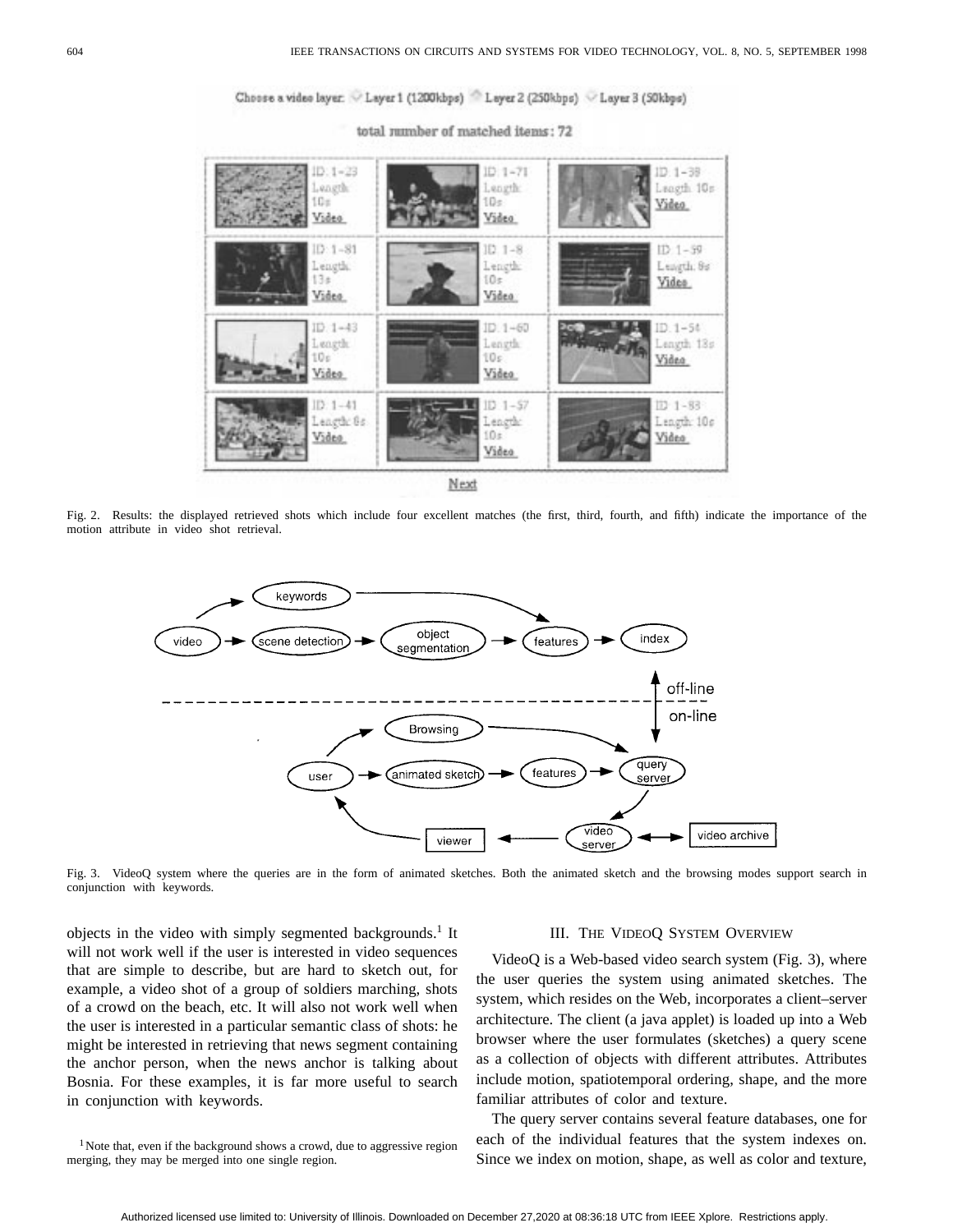

Fig. 4. Feature classification tree.

we have databases for each of these features. The source video shot database is stored as a compressed MPEG stream.

Once the user is done formulating the query, the client sends it over the network to the query server. There, the features of each object specified in the query are matched against the features of the objects in the database. Then, lists of candidate video shots are generated for each object specified in the query. The candidate lists for each object are then merged to form a single video shot list. Now, for each of these video shots in the merged list, key frames are dynamically extracted from the video shot database and returned to the client over the network. The matched objects are highlighted in the returned key frame.

The user can interactively view these matched video shots over the network by simply clicking on the key frame. Then, in the back end, the video shot corresponding to that key frame is extracted in real time from the video database by "cutting" out that video shot from the database. The video shots are extracted from the video database using basic video editing schemes [22] in the compressed domain. The user needs an MPEG player in order to view the returned video stream.

Since the query as formulated by the user in the VideoQ system comprises a collection of objects having spatiotemporal attributes, we need to formalize the definition of a video object.

## IV. WHAT IS A VIDEO OBJECT?

We define a region to be a contiguous set of pixels that is homogeneous in the features that we are interested in (i.e., texture, color, motion, and shape). A video object is defined as a collection of video regions which have been grouped together under some criteria across several frames. Namely, a video

object is a collection of regions exhibiting consistency<sup>2</sup> across several frames in at least one feature. For example, a shot of a person (the person is the "object" here) walking would be segmented into a collection of adjoining regions differing in criteria such as shape, color, and texture, but all the regions may exhibit consistency in their motion attribute. As shown in Fig. 4, the objects themselves may be grouped into higher semantic classes.

The grouping problem of regions is an area of ongoing research, and for the purposes of this paper, we restrict our attention to regions only. Regions may be assigned several attributes, such as color, texture, shape, and motion.

## *A. Color, Texture, Shape*

In the query interface of VideoQ, the set of allowable colors is obtained by uniformly quantizing the HSV color space. The Brodatz texture set is used for assigning the textural attributes to the various objects. The shape of the video object can be an arbitrary polygon along with ovals of arbitrary shape and size. The visual palette allows the user to sketch out an arbitrary polygon with the help of the cursor, other well-known shapes such as circles, ellipses, and rectangles are predefined, and are easily inserted and manipulated.

# *B. Motion, Time*

Motion is the *key* object attribute in VideoQ. The interface allows the user to specify an arbitrary polygonal trajectory for the query object. The temporal attribute defines the overall

 $2$ If two regions exhibit consistency in all features, then they will be merged into one region. Regions which exhibit *no* consistency at all in any feature would probably not belong to the same object.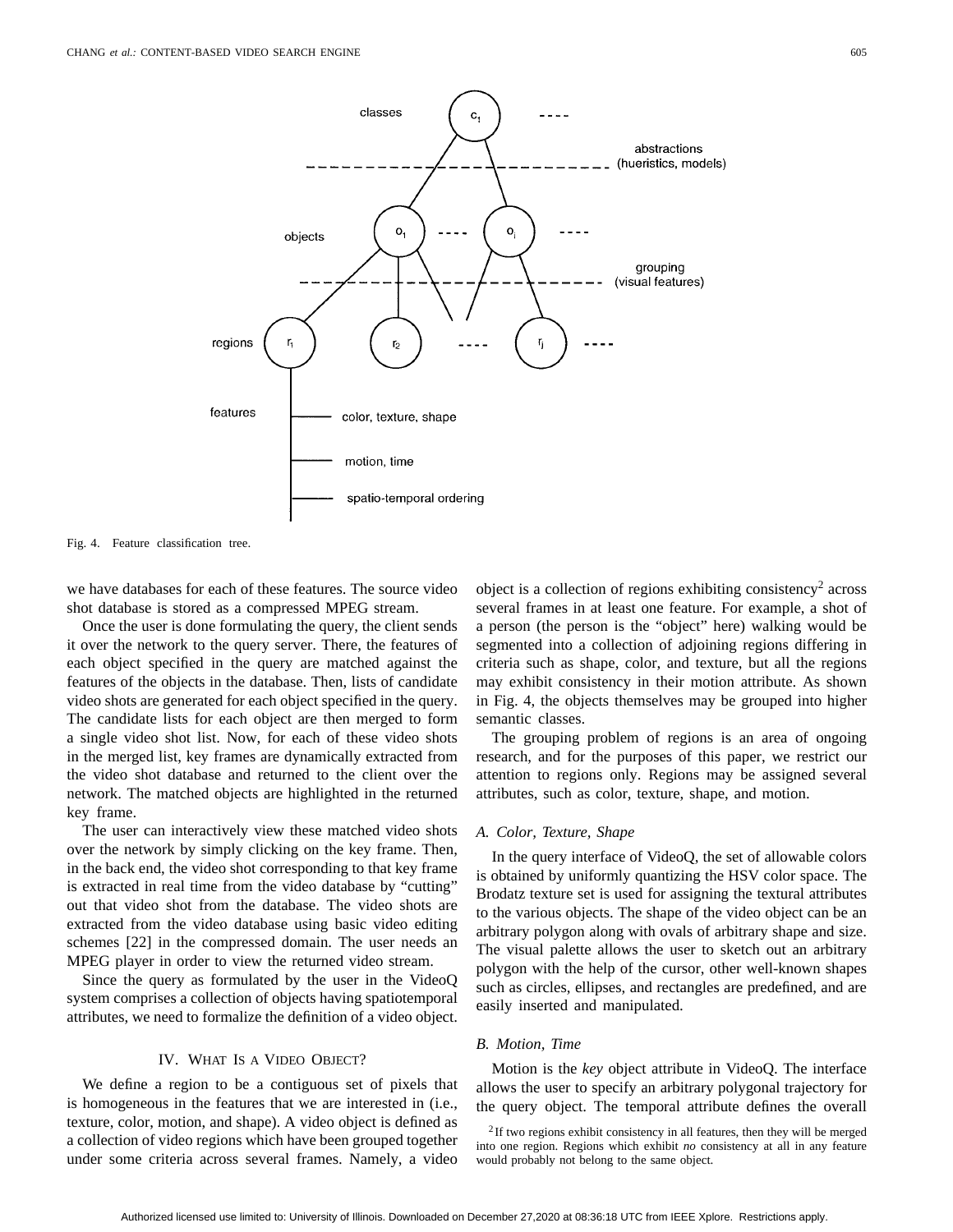duration of the object, which can either be intuitive (long, medium, or short) or absolute (in seconds).

Since VideoQ allows users to frame multiple object queries, the user has the flexibility of specifying the overall scene temporal order by specifying the "arrival" order of the various objects in the scene. The death order (or the order in which they disappear from the video) depends on the duration of each object.

Another attribute related to time is the scaling<sup>3</sup> factor, or the rate at which the size of the object changes over the duration of the objects existence. Additional global scene attributes include the specification of the (perceived) camera motion like panning or zooming.

## *C. Weighting the Attributes*

Prior to the actual query, the various features need to be weighted in order to reflect their relative importance in the query (refer to Fig. 1). The feature weighting is global to the entire animated sketch; for example, the attribute color, will have the same weight across all objects. The final ranking of the video shots that are returned by the system is affected by the weights that the user has assigned to various attributes.

### V. AUTOMATIC VIDEO SHOT ANALYSIS

The entire video database is processed off line. The individual videos are decomposed into separate shots, and then within each shot, video objects are tracked across frames.

# *A. Scene Cut Detection*

Prior to any video object analysis, the video must be split up into "chunks" or video shots. Video shot separation is achieved by scene change detection. Scene changes are either abrupt scene changes or transitional (e.g., dissolve, fade in/out, wipe). Meng [21] describes an efficient scene change detection algorithm that operates on compressed MPEG streams.

It uses the motion vectors and discrete cosine transform coefficients from the MPEG stream to compute statistical measures. These measurements are then used to verify the heuristic models of abrupt or transitional scene changes. For example, when a scene change occurs before a  $B$  frame in the MPEG stream, most of the motion vectors in that frame will point to future reference frame. The real-time algorithm operates directly on the compressed MPEG stream, without complete decoding.

# *B. Global Video Shot Attributes*

The global motion (i.e., background motion) of the dominant background scene is automatically estimated using the sixparameter affine model [30]. A hierarchical pixel-domain motion estimation method [3] is used to extract the optical flow. The affine model of the global motion is used to compensate the global motion component of all objects in the scene.<sup>4</sup> The six-parameter model

$$
\Delta x = a_o + a_1 x + a_2 y \tag{1}
$$

$$
\Delta y = a_3 + a_4 x + a_5 y \tag{2}
$$

where  $a_i$  are the affine parameters,  $x, y$  are the pixel coordinates, and  $\Delta x$ ,  $\Delta y$  are the pixel displacements at each pixel.

Classification of global camera motion into modes such as zooming or panning is based on the global affine estimation. In order to detect panning, a global motion velocity histogram is computed along eight directions. If there is dominant motion along a particular direction, then the shot is labeled as a panning shot along that direction.

In order to detect zooming, we need to first check if the average magnitude of the global motion velocity field and two affine model scaling parameters  $(a_1$  and  $a_5)$  satisfy certain threshold criteria. When there is sufficient motion, and  $a_1$  and  $a_5$  are both positive, then the shot is labeled as a "zoom-in" shot and if they are both negative, then the shot is labeled as a "zoom out."

## *C. A Brief Review of Video Object Segmentation*

Common video object segmentation and tracking are techniques based on selective features such as motion, color, and edges as well as the consistency of their properties over space and time. In [12], morphological segmentation algorithms are used for intraframe and interframe segmentation of coherent motion regions from successive motion vector fields. To obtain accurate motion boundary, color-based spatial segmentations are used to refine the motion segmentation results. In [36], moving images are decomposed into sets of overlapping layers using block-based affine motion analysis and  $k$ -means clustering algorithm. Each layer corresponds to the motion, shape, and intensity of a moving region. Due to the complexity of object motion in general videos (e.g., a moving object may stop), these pure motion-based algorithms cannot be used to automatically segment and track regions through image sequences.

In the field of image segmentation, color (or gray level) and edges are two major features being widely used. As both of them have limitations, fusion of color and edge information is proposed in [29] to obtain more "meaningful regions." Here, the color segmentation results are further split and merged in order to ensure consistency with the edge map.

### *D. Tracking Objects: Motion, Color, and Edges*

Our algorithm for segmentation and tracking of image regions based on the fusion of color, edge, and motion information in the video shot. The basic region segmentation and tracking procedure is shown in Fig. 5. The projection and segmentation module is the module where different features are fused for region segmentation and tracking.

Color is chosen as the major segmentation feature because of its consistency under varying conditions. As boundaries of

<sup>&</sup>lt;sup>3</sup>This is the factor by which an object changes its size over its duration on the shot. This change can either be induced by camera motion or by the objects intrinsic motion.

<sup>&</sup>lt;sup>4</sup>Global motion compensation is not needed if users prefer to search videos based on perceived motion.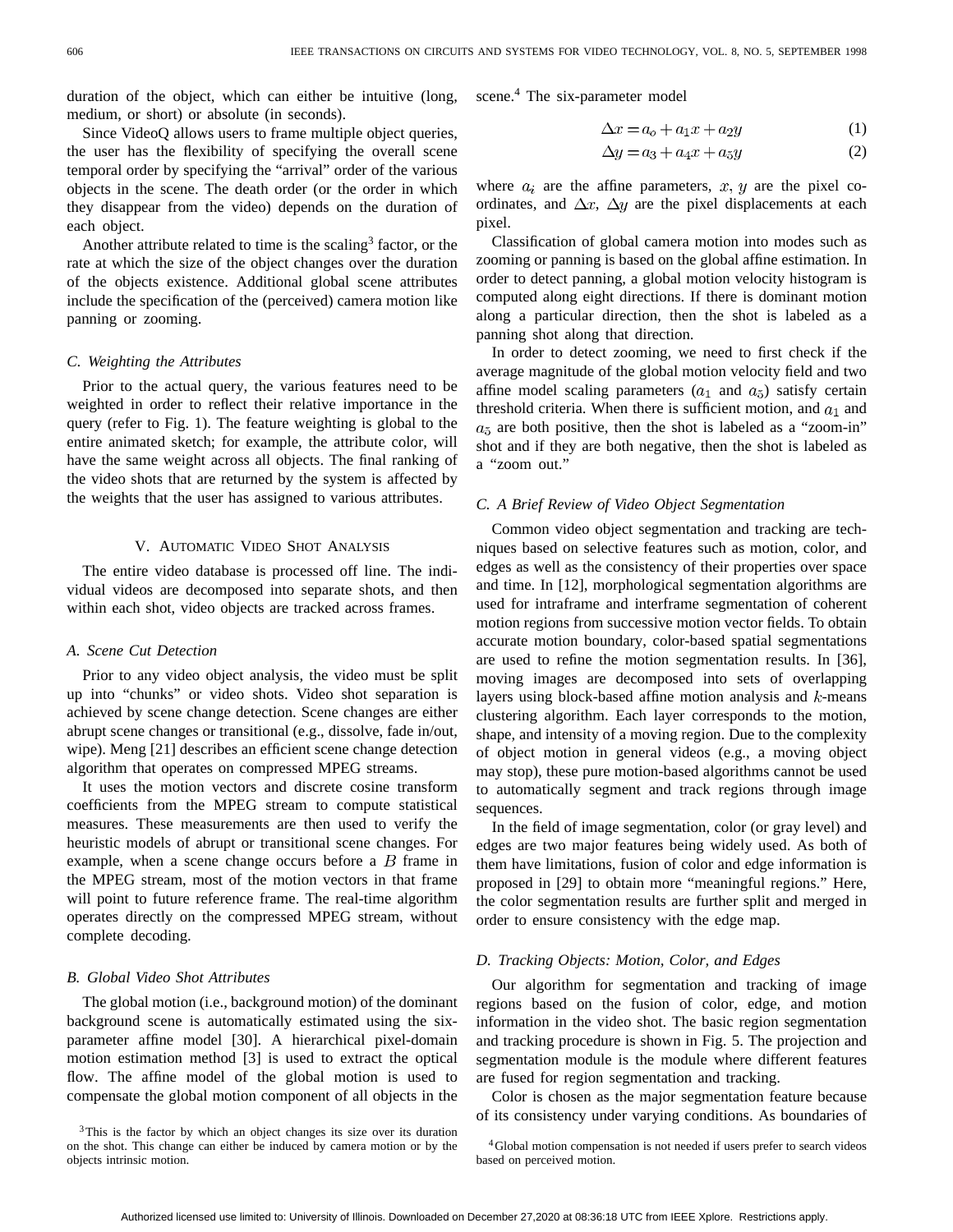

Fig. 5. Region segmentation and tracking of frame  $n$ .

color regions may not be accurate due to noise, each frame of the video shot is filtered before color region merging is done. Edge information is also incorporated into the segmentation process to improve the accuracy. Optical flow is utilized to project and track color regions through a video sequence.

The optical flow of current frame  $n$  is derived from frame  $n$ and  $n+1$  in the motion estimation module using a hierarchical block matching method [3]. Given color regions and optical flow generated from above two processes, a linear regression algorithm is used to estimate the affine motion for each region. Now, color regions with affine motion parameters are generated for frame  $n$ , which will the be tracked in the segmentation process of frame  $n + 1$ . The projection and segmentation module is discussed in greater detail in [38]. Fig. 6 presents a brief overview.

Fig. 7 shows segmentation results with two sequences. In both cases, the top row shows the original sequence and the second row shows a subset of automatically segmented regions being tracked. Tracked regions are shown with their representative (i.e., average) colors. Experiments show that our algorithm is robust for the tracking of salient color regions under different circumstances, such as multiple objects, fast or slow motion, and instances of regions being covered and uncovered.

#### VI. BUILDING THE VISUAL FEATURE LIBRARY

Once each object in the video shot has been segmented and tracked, we then compute the different features of the object and store them in our feature library. For each object, we store the following features.

*Color:* The representative color in the quantized CIE-LUV space. It is important to bear in mind that the quantization is not static, and the quantization palette changes with each video shot. The quantization is calculated anew for each sequence with the help of a self-organizing map.

*Texture:* Three Tamura [35] texture measures, coarseness, contrast, and orientation, are computed as a measure of the textural content of the object.



Fig. 6. Region projection and segmentation of frame  $n$ .

*Motion:* The motion of the video object is stored as a list of  $N-1$  vectors (where the number of frames in the video is  $N$ ). Each vector is the average translation of the centroid of the object between successive frames<sup>5</sup> after global motion compensation [30]. Along with this information, we also store the frame rate of the video shot sequence, hence establishing the "speed" of the object as well as its duration.

*Shape:* For each object, we first determine the principal components of the shape by doing a simple eigenvalue analysis [28]. At the same time, we generate first- and second-order moments of the region. Two other new features, the normalized area,<sup>6</sup> and the percentage area<sup>7</sup> are calculated. We then determine if the region can be well approximated by an ellipse, and label it so if that is indeed the case. We chose not to store the best fit polygon to the object because of reasons of computational complexity. The computational complexity of matching two arbitrary N vertex polygons is  $O(N^2, \log N)$ [1].

The resulting library is a simple database having an {attribute, value} pair for each object. Creating a relational database will obviously allow for more complex queries to be performed over the system as well as decrease the overall search time. The issue of the structure of the database is an important one, but was not a priority in the current implementation of VideoQ.

<sup>5</sup>We could have also stored the successive affine transformations, but that would have increased the complexity of the search. Also, it is worth keeping in mind that the users will not have an "exact" idea of the trajectory of the object that they wish to retrieve.

<sup>&</sup>lt;sup>6</sup>The ratio of the area of the object to the area of the circumscribing circle. Note that this feature is invariant to scale.

 $7$ This is the percentage of the area of the video shot that is occupied by the object.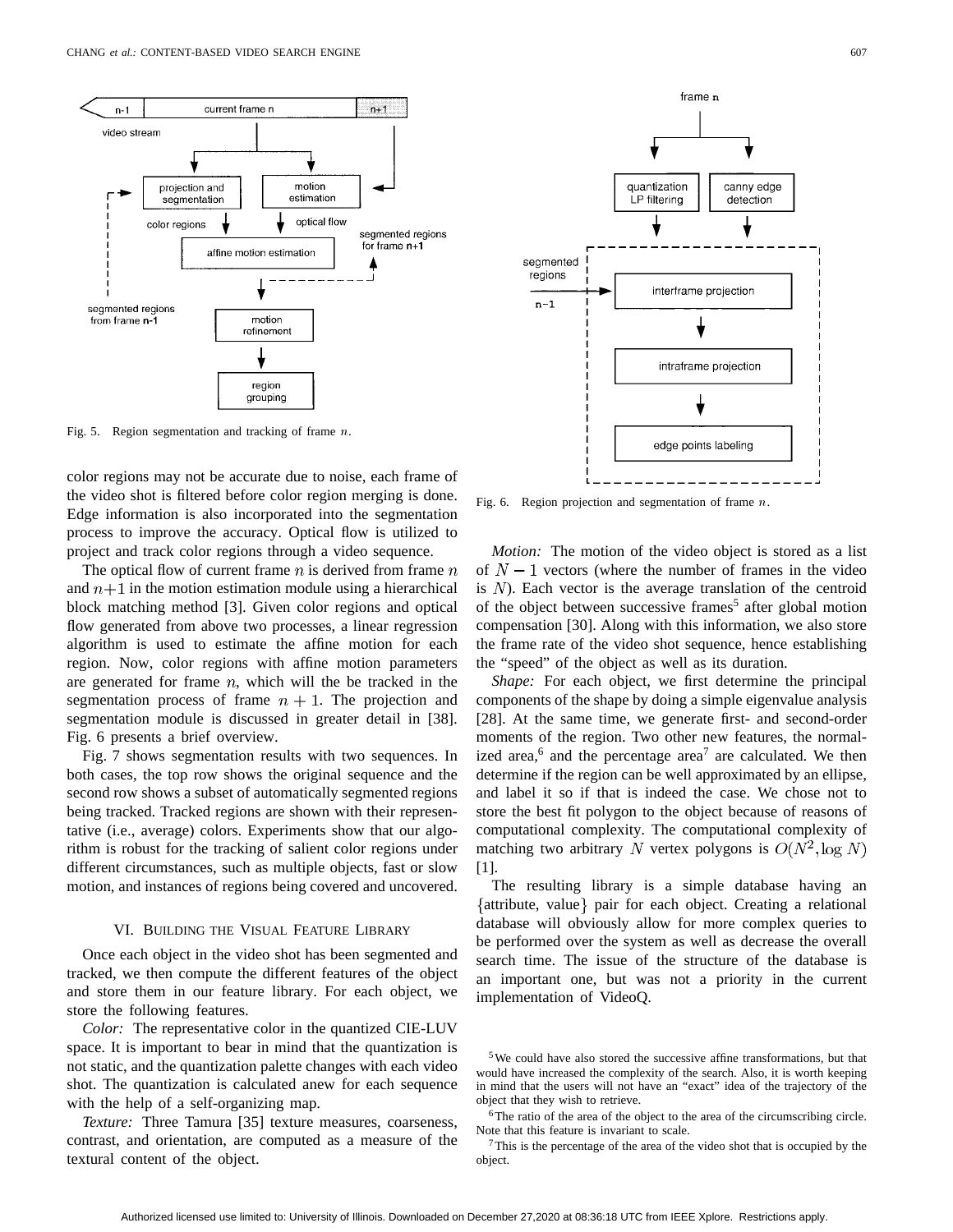

Fig. 7. Region segmentation on QCIF sequences, using feature fusion. The top rows show the original sequence, while the corresponding bottom rows show the segmented regions.

## VII. FEATURE SPACE METRICS

The nature of the metric plays a key role in any image or video retrieval system. Designing good metrics is a challenging problem as it often involves a tradeoff between the computational complexity of the metric and the quality of the match. It is not enough to be able to locate images or videos that are close under a metric; they must be perceptually close to the query.

While we employ well-accepted metrics for color, texture, and shape, we have designed new metrics to exploit the spatiotemporal information in the video.

## *A. Matching Motion Trails*

A motion trail is defined to be the three-dimensional (3-D) trajectory of a video object. It is represented by a sequence  ${x[i], y[i]}, i \in \{1, \dots, N\}$ , the three dimensions comprising the two spatial dimensions  $x, y$  and the temporal dimension  $t$  (normalized to the frame number; the frame rate provides us with the true time information). Prior techniques to match motion [9], have used simple chain codes or a  $B$  spline to represent the trajectory, without completely capturing the spatiotemporal characteristic of the motion trail.

The user sketches out the trajectory as a sequence of vertices in the  $x-y$  plane. In order for him to specify the motion trail completely, he must specify the duration of the object in the video shot. The duration is quantized (in terms of the frame rate) $8$  into three levels: long, medium, and short. We compute the entire trail by uniformly sampling the motion trajectory based on the frame rate.

We develop two major modes of matching trails.

*Spatial:* In the spatial mode, we simply project the motion trail onto the  $x-y$  plane. This projection results in an ordered contour. The metric then measures distances between the query contour and the corresponding contour for each object in the database. This kind of matching provides a "time-scale invariance." This is useful when the user is unsure of the time taken by an object to execute the trajectory.<sup>9</sup>

*Spatiotemporal:* In the spatiotemporal mode, we simply use the entire motion trail to compute the distance. We use the following distance metric:

$$
\sum_{i} \left( (x_q[i] - x_t[i])^2 + (y_q[i] - y_t[i])^2 \right) \tag{3}
$$

where the subscripts q and t refer to the query and the target trajectories, respectively, and the index  $i$  runs over the frame numbers.<sup>10</sup> Since, in general, the duration of the query object will differ from that of the objects in the database, there are some further refinements possible.

- When the durations differ, we could simply match the two trajectories up to the shorter of the two durations (i.e., the index  $i$  runs up to min  $(query duration, database object duration)$  and ignore the "tail").
- We could also normalize the two durations to a canonical duration, and then perform the match.

## *B. Matching Other Features*

Let us briefly describe the distance metrics used in computing the distances in the other feature spaces.

 $8$ We quantify it in terms of (frame rate)/(unit distance) where the distance refers to the length of the motion trajectory in pixels. We assume a canonical frame rate of 30 frames/s.

<sup>&</sup>lt;sup>9</sup>An immediate benefit of using this method is when one is matching against a database of sports shots, then "slow-motion" replays as well as "normal-speed" shots will be retrieved as they both execute the same  $xy$ contour.

<sup>&</sup>lt;sup>10</sup> Alternately, the index could run over the set of subsampled points.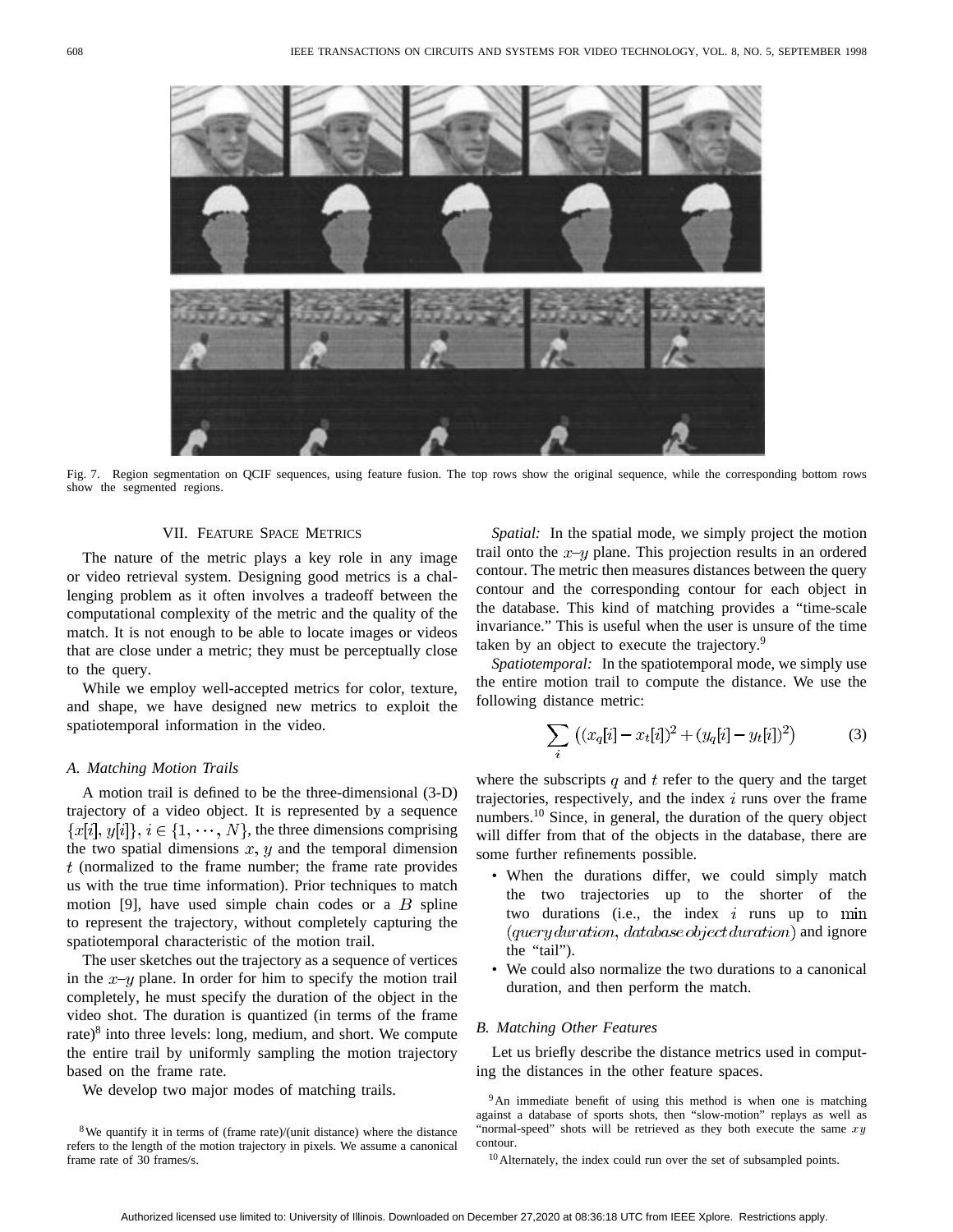

Fig. 8. Generating the candidate video shot list for a single-object query. The first column of features shows the features of the query, while the second column shows the features across all objects in the database.

*Color:* The color of the query object is matched with the mean color of a candidate tracked object in the database as follows:

$$
C_d = \sqrt{(L_q - L_t)^2 + 4(U_q - U_t)^2 + 4(V_q - V_t)^2}
$$
 (4)

where  $C_d$  is the weighted Euclidean color distance in the CIE-LUV space, and the subscripts  $q$  and  $t$  refer to the query and the target, respectively.

*Texture:* In our system, we compute three Tamura [35] texture parameters (coarseness, contrast, and orientation) for each tracked object. The distance metric is simply the Euclidean distance weighted along each texture feature with the variances along each channel:

$$
T_d = \sqrt{\frac{(\alpha_q - \alpha_t)^2}{\sigma_\alpha^2} + \frac{(\beta_q - \beta_t)^2}{\sigma_\beta^2} + \frac{(\phi_q - \phi_t)^2}{\sigma_\phi^2}} \tag{5}
$$

where  $\alpha$ ,  $\beta$ , and  $\phi$  refer to the coarseness, contrast, and orientation, respectively, and the various  $\sigma_{\alpha,\beta,\phi}$  refer to the variances in the corresponding features.

*Shape:* In the current implementation, the metric only involves the principal components of the shape:

$$
Sh_d = \left| \frac{\lambda_{2_q}}{\lambda_{1_q}} - \frac{\lambda_{2_t}}{\lambda_{1_t}} \right| \tag{6}
$$

where  $\lambda_2$  and  $\lambda_1$  are the eigenvalues along the principal axes of the object (their ratio is the aspect ratio).

*Size:* This is simply implemented as a distance on the area ratio<sup>11</sup>

$$
Si_d = 1 - \frac{\min(A_q, A_t)}{\max(A_q, A_t)}\tag{7}
$$

where  $A_{q,t}$  refer to the percentage areas of the query and target, respectively.

The total distance is simply the weighted sum of these distances, after the dynamic range of each metric has been normalized to lie in [0, 1], i.e.,

$$
D_g = \sum_{i \in \{\text{features}\}} \omega_i D_i \tag{8}
$$

where  $\omega_i$  is the weight assigned to the particular feature and  $D_i$  is the distance in that feature space.

#### VIII. QUERY RESOLUTION

Using these feature space metrics and the composite distance function, we compute the composite distance of each object in the database with each object in the query. Let us now examine how we generate candidate video shots, given a single and multiple objects as queries. An example of singleobject query along with the results (the candidate result) is shown in Fig. 1.

### *A. Single-Object Query*

The search along each feature of the video object produces a candidate list of matched objects and the associated video shots. Each candidate list can be merged by a rank threshold or a feature distance threshold. Then, we merge the candidate lists, keeping only those that appear on the candidate list for each feature. Next, we compute the global weighted distance  $D_q$ , and then sort the merged list based on this distance. A global threshold is computed (based on the individual thresholds and additionally modified by the weights) which is then used to prune the object list. This is schematically shown is Fig. 8. Since there is a video shot associated with each of the objects in the list, we return the key frames of the corresponding video shots to the user.

### *B. Querying Multiple Objects*

When the query contains multiple video objects, we need to merge the results of the individual video object queries. The final result is simply a logical intersection of all of the results of the individual query objects. When we perform a multipleobject query in the present implementation, we do not use the relative ordering of the video objects in space as well in time. These additional constraints could be imposed on the result by using the idea of 2-D strings [8], [32], [33] (discussed in Section X-C).

## IX. HOW DOES VIDEOQ PERFORM?

Evaluating the performance of video retrieval systems is still very much an open research issue [7]. There does not exist a standard video test set to measure retrieval performance or standard benchmarks to measure system performance. This is partly due to the emerging status of this field. To evaluate

 $11$ This is the area of the object divided by the area of the entire shot.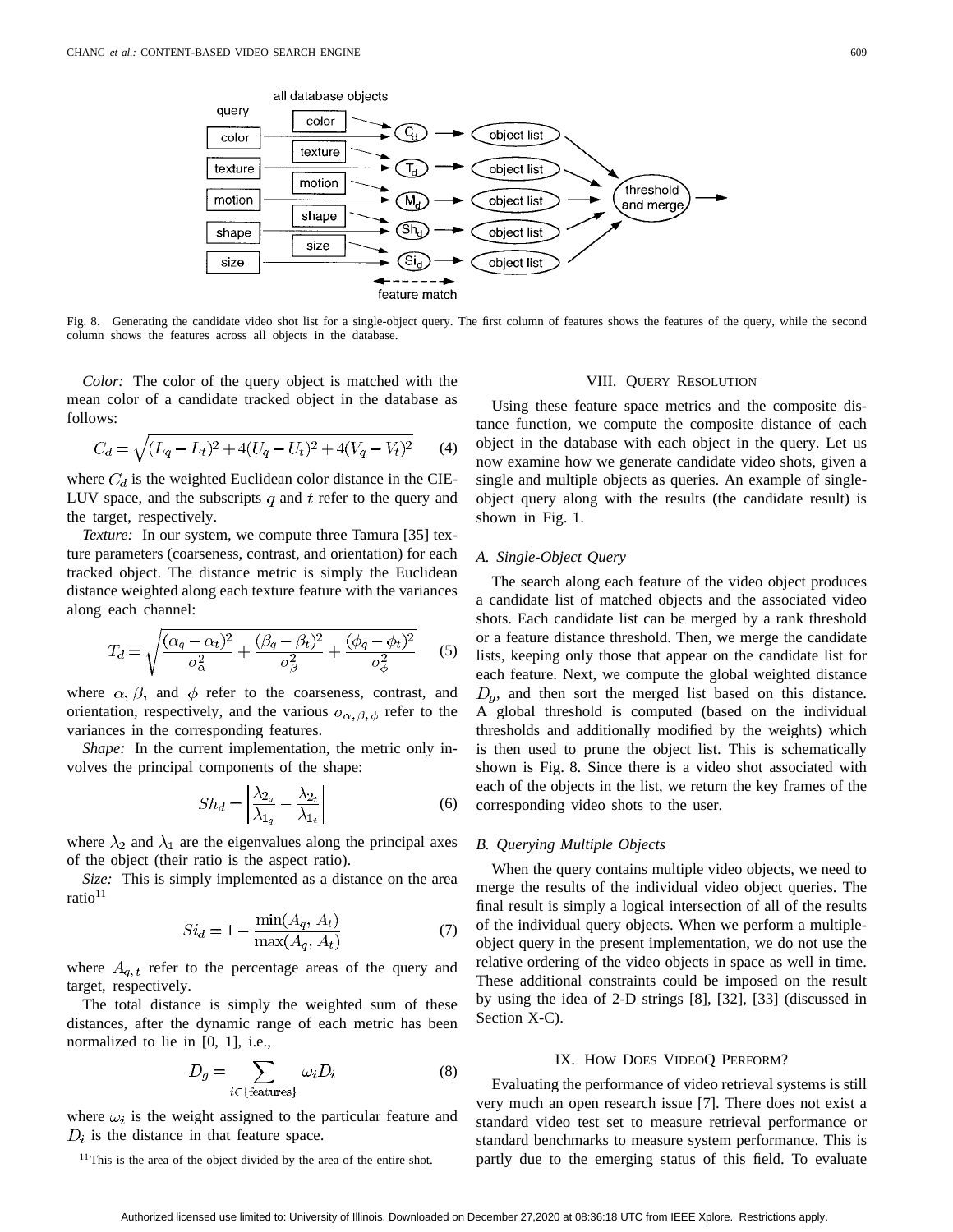

Fig. 9. Set  $A$  is the set that is obtained from the search, while set  $B$  refers to the ground truth. Precision and recall are defined using these two sets.

VideoQ, we use two different approaches. First, we extend the standard precision-recall metrics in information retrieval. Although we acknowledge several drawbacks of this classical metric, we include it here simply as a reference. Another type of metric measures the effort and cost required to locate a particular video clip that a user has in mind or one that the user may have previously browsed in the database.

## *A. Precision-Recall Type Metrics*

In our experimental setup, we have a collection of 200 video shots, categorized into sports, science, nature, and history. By applying object segmentation and tracking algorithms to the video shots, we generated a database of more than 2000 salient video objects and their related visual features.

To evaluate our system, precision-recall metrics are computed. Formally, precision and recall are defined as follows:

$$
recall = \frac{\text{retrieved and relevant}}{\text{all relevant in the database}}
$$
\n
$$
(9)
$$
\n
$$
retrieved and relevant
$$

$$
precision = \frac{retrieved \text{ and relevant}}{\text{number retrieved}}
$$
 (10)

where the relevant video shots are predefined by the ground truth database. Using Fig. 9

$$
recall = \frac{|A \cap B|}{|B|} \tag{11}
$$

$$
precision = \frac{|A \cap B|}{|A|} \tag{12}
$$

where the  $\vert \vert$  operator returns the size of the set.

Before each sample query, the user establishes a ground truth by manually choosing a set of relevant or "desired" video shots from the database. For each sample query shown in Fig. 10, a ground truth is established by choosing all of the relevant video shots in the database that have corresponding features. The sample query returns a list of candidate video shots, and precision-recall values are calculated according to (9) and (10). The precision-recall curve is generated by increasing the size of the return list and computing the corresponding precision-recall values. Clearly, the precisionrecall curve is a parametric function of the set size.

While the VideoQ system comprises many parts such as scene cut detection, object segmentation and tracking, feature selection, and matching, precision-recall metrics measure how well the system performs as a whole. Performance is based solely on the proximity of the returned results with the ground truth.



Fig. 10. Four sample queries used in the precision-recall experiments: (a) and (b) highlight motion, color, and size, (c) highlights motion and size, and (d) highlights multiple objects in addition to motion and size.

Four sample queries were performed as shown in Fig. 10. The first sample query specifies a skin-colored medium-sized object that follows a motion trajectory arcing to the left. The ground truth consisted of nine video shots of various high jumpers in action and brown horses in full gallop. The return size is increased from 1–20 video shots, and a precision-recall curve is plotted in Fig. 11(a).

An overlay of the four precision-recall curves is plotted in Fig. 11. For normal systems, the precision-recall curve remains relatively flat up to a certain recall value, after which the curve slopes downward. This can be readily visualized using Fig. 9. The precision-recall curves of Fig. 11 are averaged to yield the expected system performance (Fig. 12). The "knee" of this curve determines the optimal size of the returned set. A look at Fig. 12 indicates that the optimal size for these queries should lie between six–eight shots.

# *B. Time and Cost to Find a Particular Video Shot*

Two benchmarks are used to evaluate how efficiently the system uses its resources to find the correct video shot: query frequency and bandwidth. While the former measures the number of separate queries needed to get a particular video shot in the return list, the latter measures the number of different false alarms that are returned before obtaining the correct video shot in the return list.

A randomly generated target video shot, shown in Fig. 13(b), is chosen from the database. In order to find this video shot, we query the system, selecting a combination of objects, features, and feature weights. The total number of queries to get this video shot is recorded. By varying the size of the return list, we generate the query frequency curve.

Each query returns a list of video shots from an HP 9000 server over the network to a client. The video shot is represented by a key frame, an  $88 \times 72$  pixel image. In many cases, a series of queries was needed to reach a particular video shot. The number of key frames that were returned are totaled. Repeat frames are subtracted from this total since they are stored in the cache and not retransmitted over the network.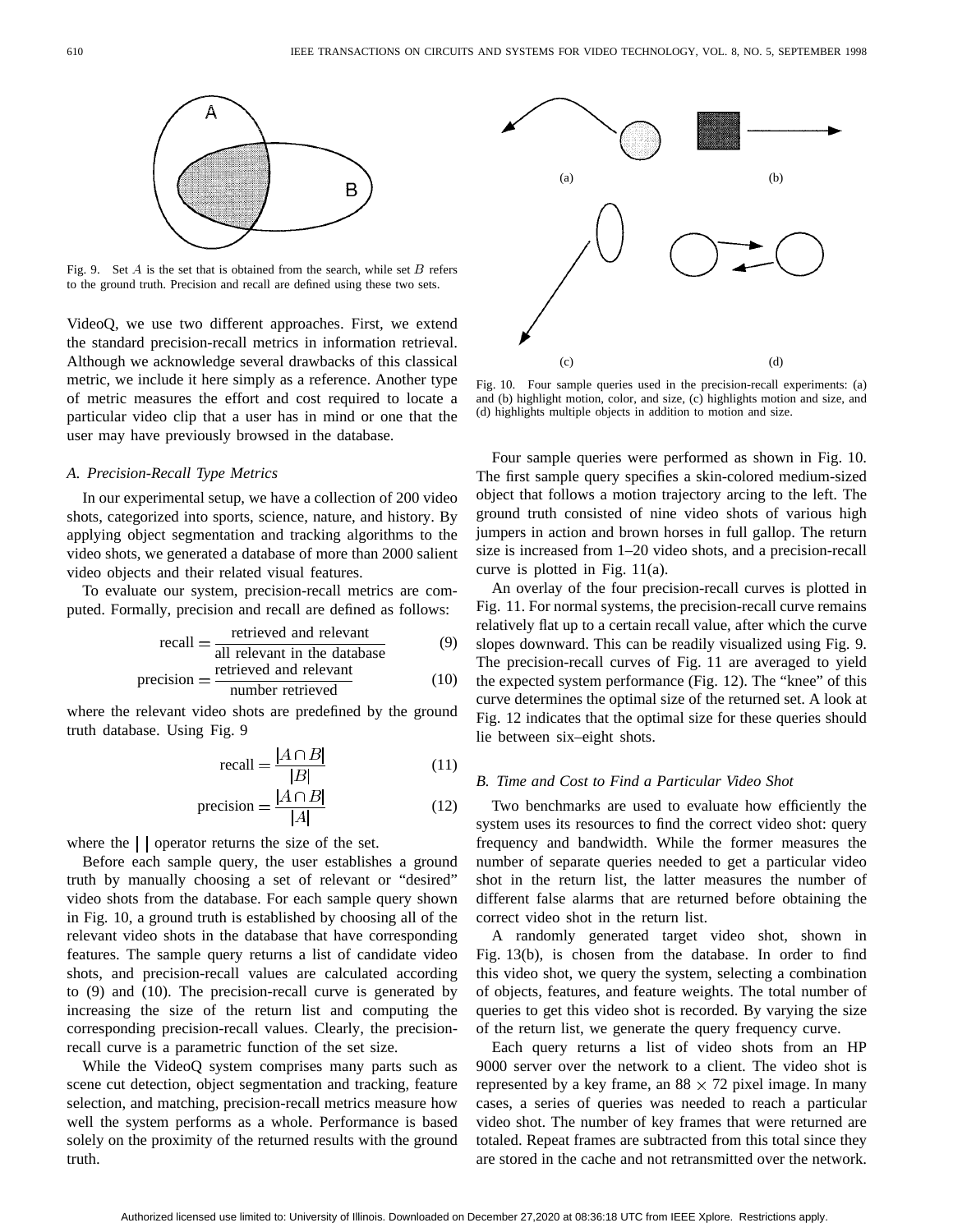

Fig. 11. Precision-recall curves corresponding to the sample queries of Fig. 10.



Fig. 12. Precision-recall curve averaged over the four precision-recall curves of Fig. 11.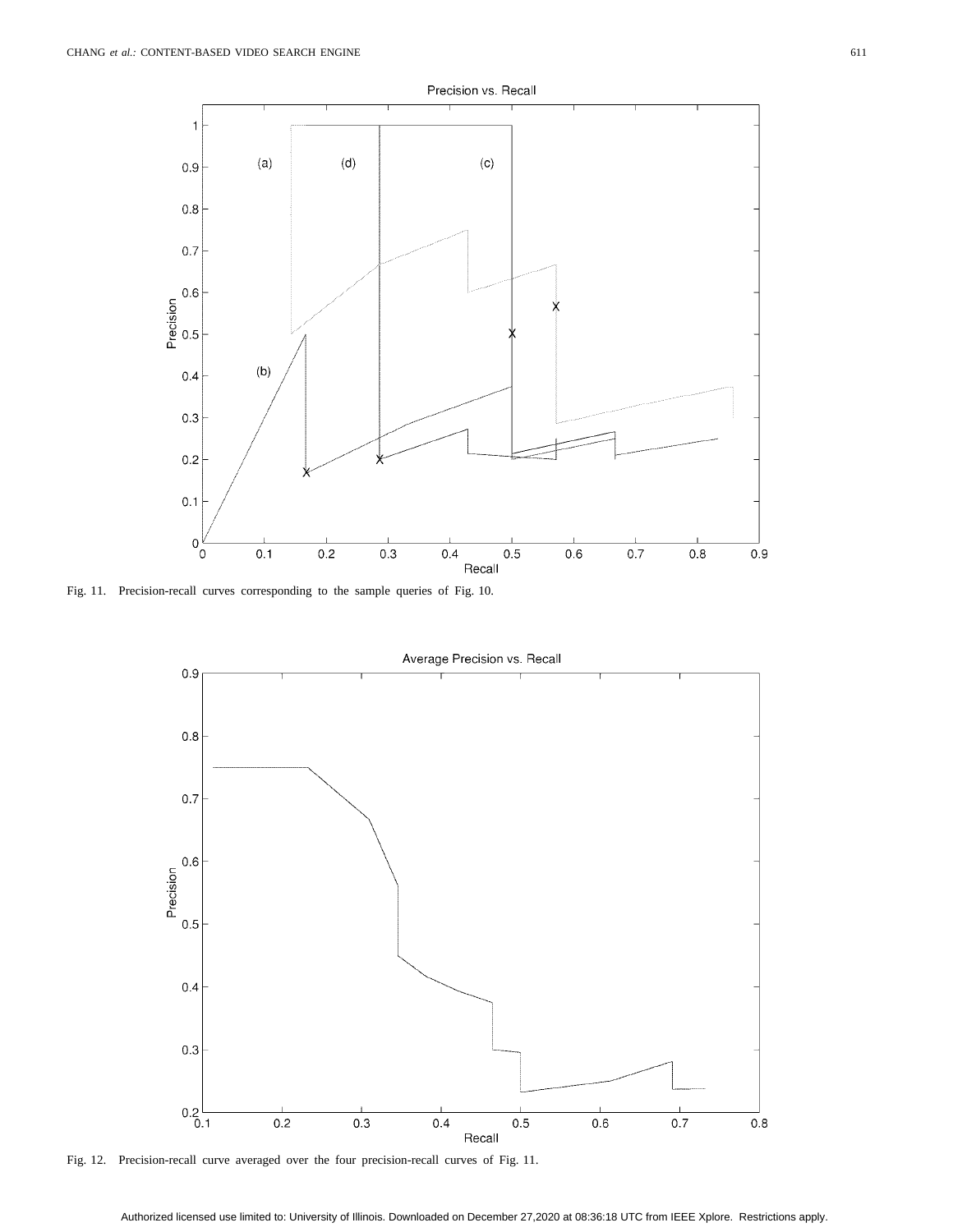

Fig. 13. Three sample queries used in system benchmarks. The left column shows the final sketch to successfully retrieve the video: (a) a skier, (b) two soccer players, and (c) a baseball query. In the baseball video clip, the catcher moves to the left. Also note the strong match of the sky-like texture to the sky. Video courtesy of Hot Shots Cool Cuts Inc. and Action Adventure Inc.

Conceptually, bandwidth is proportional to the total number of key frames transmitted. Therefore, the bandwidth is recorded, and by varying the size of the return list, the bandwidth curve is generated.

Twenty target video shots, similar to those in Fig. 13, are randomly selected. For each target video shot, sample queries are performed, and query frequency and bandwidth curves are generated by varying the return size from 3 to 18 video shots. The query frequency curve in Fig. 14 shows that a greater number of queries is needed for small return sizes. On average, for a return size of 14, only two queries are needed to reach the desired video shot.

Fig. 15 shows how the average bandwidth varies with increasing set size. The figure also shows an optimal "dip" in the curve, indicating the presence of an optimal return set size. This is observed to be around nine shots. For small return sizes, many times ten or more queries failed to place the video shot within the return list. In Fig. 15, we compensate for these failed queries by applying a heuristic to penalize the returned videos.

It was observed that the system performed better when it was provided with more information. Multiple-object queries proved more effective than single-object queries. Also, objects with a greater number of features, such as color, motion, size, and shape, performed better than those with just a few features. It is also important to emphasize that certain features proved more effective than others. For example, motion was the most effective, followed by color, size, shape, and texture.

#### X. RESEARCH ISSUES IN VIDEOQ

While the results section (Section IX) demonstrates that VideoQ works well, there are other issues that need to be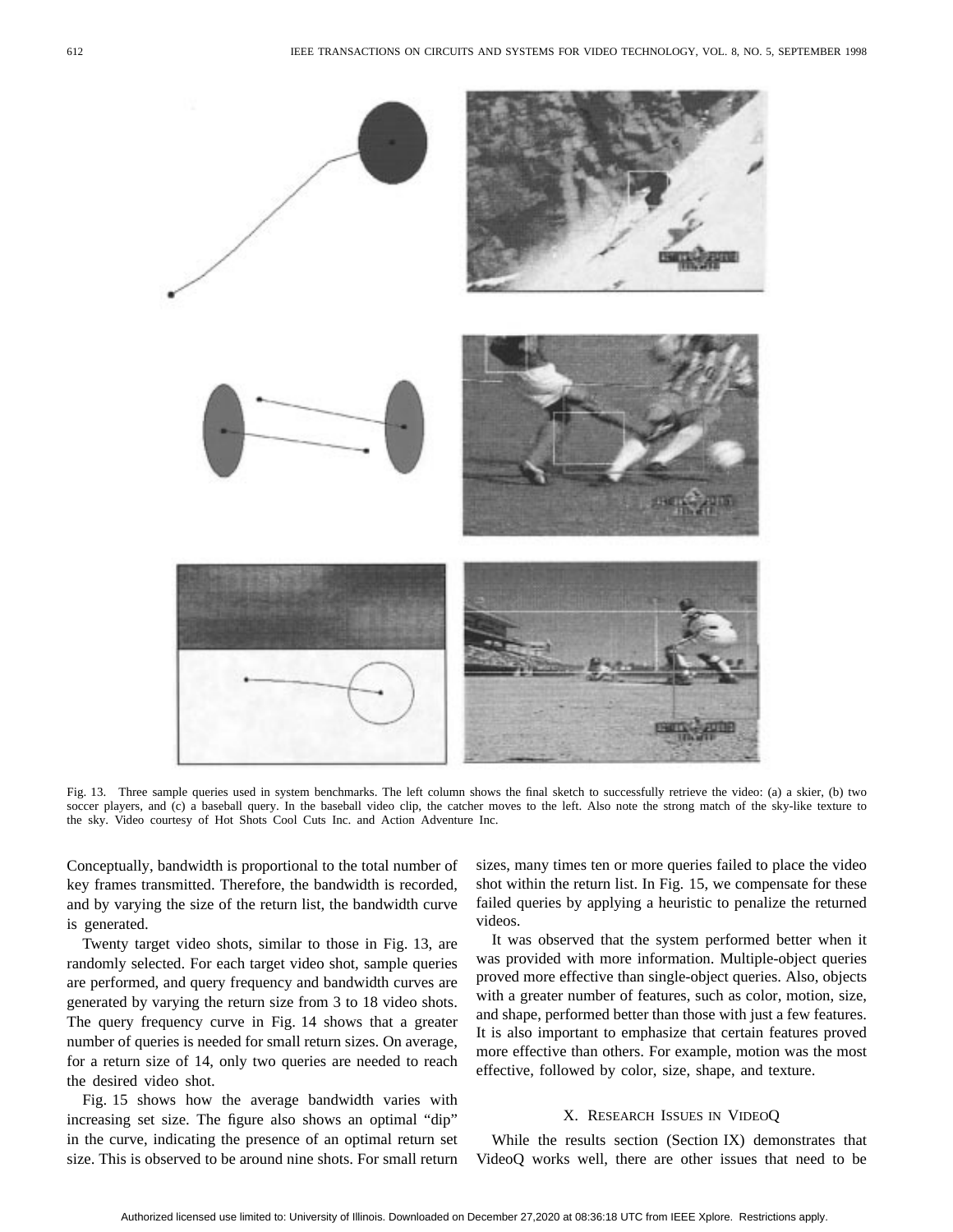

Fig. 14. Average number of queries needed to reach a video shot.



Fig. 15. Average bandwidth used.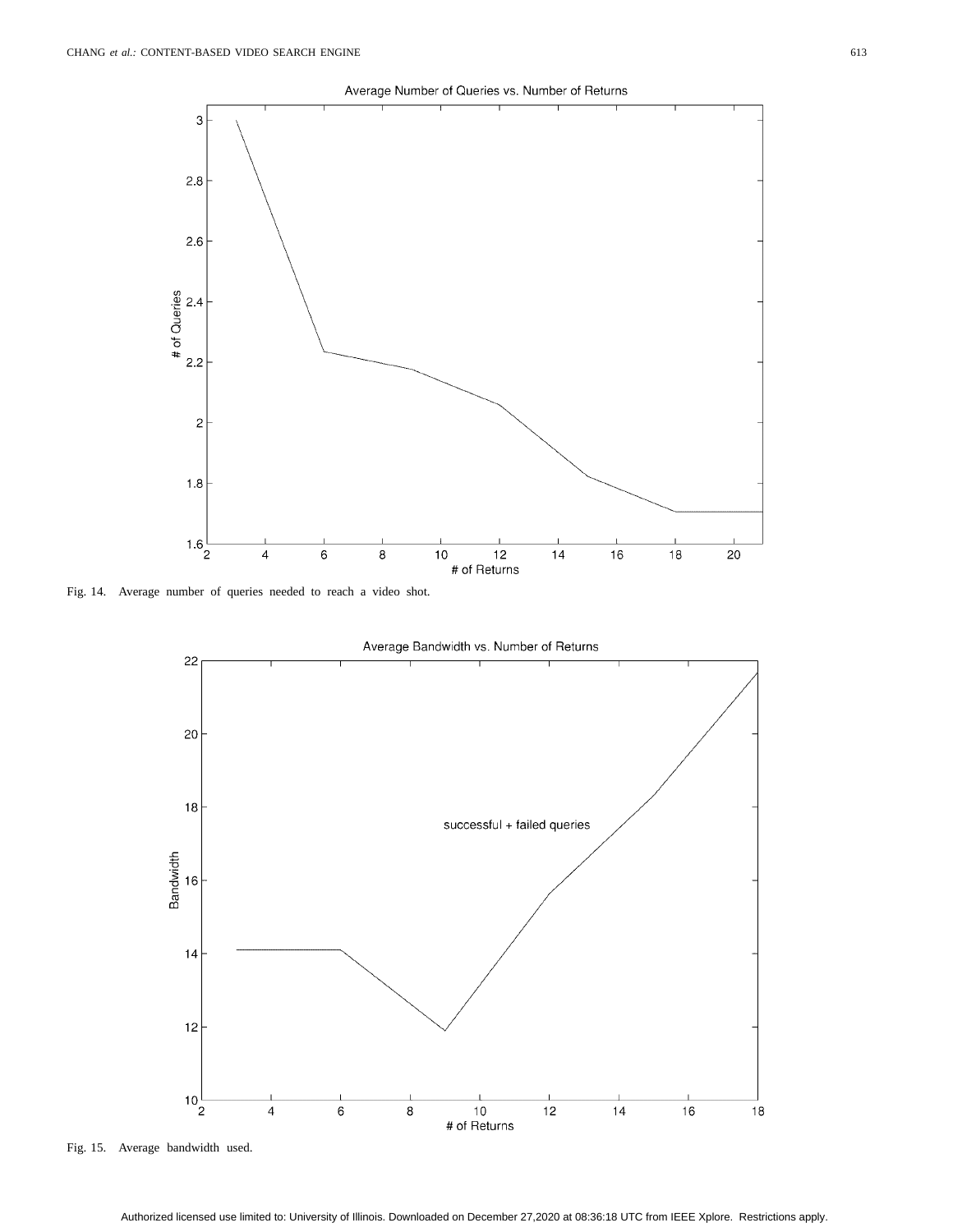addressed. This section contains a brief overview of the issues that we are currently working on.

# *A. Region Grouping*

Automatic region grouping is an open problem in computer vision, and in spite of decades of research, we are still far from a completely automated technique that works well on unconstrained data. Nevertheless, the segmented results need to be further grouped in order for us to prune the search as well search at a higher semantic level. Also, good region grouping is needed to avoid oversegmentation of the video shot.

#### *B. Shape*

One of the biggest challenges with using shape as a feature is to be able to represent the object while retaining a computationally efficient metric to compare two shapes. The complexity of matching two arbitrary  $N$  point polygons is  $O(N^2 \log N)$  [1].

One approach is to use geometric invariants to represent shape [26], [19], [20]. These are invariants on the coefficients of the implicit polynomial used to represent the shape of the object. However, these coefficients need to be very accurately calculated as the representation (that of implicit polynomials) is very sensitive to perturbations. Additionally, generating these coefficients is a computationally intensive task.

# *C. Spatiotemporal Search*

We are currently extending the work done on VisualSEEk [33] on two-dimensional (2-D) strings [8] in order to effectively constrain the query results. There has been work using modified 2-D strings as a spatial index into videos [2], [32].

For video, 2-D strings can be extended to a sequence of 2-D strings or a 2-D string followed by a sequence of change edits [32]. Building on these observations, we propose two efficient methods for indexing spatiotemporal structures of segmented video objects.

- In the first method, only frames with significant changes of spatial structures need to be explicitly indexed (by 2-D strings of those image frames). Given such a representation, users will be able to search video objects or events of interest (e.g., two objects swap locations, birth, or death of objects) by specifying temporal instances or changes of spatial structures. A simplified representation is to include the 2-D strings at the beginning frame, the ending frame, and several sampled frames in between.
- The second method extends the 2-D string-based query to 3-D strings. Video objects may be projected to  $x, y$ and time dimensions to index their absolute centroid position, three-dimensional support, and relative relationships. More sophisticated variations of 3-D strings can be used to handle complex relationships such as adjacency, containment, and overlap.

#### XI. CONCLUSIONS

Video search in large archives is an emerging research area. Although integration of the diverse multimedia components is essential in achieving a fully functional system, we focus on exploiting visual cues in this paper. Using the visual paradigm, our experiments with VideoQ show considerable success in retrieving diverse video clips such as soccer players, high jumpers, and skiers. Indexing video objects with motion attributes and developing good spatiotemporal metrics have been the key issues in this paradigm.

The other interesting and unique contributions include developing a fully automated video analysis algorithm for object segmentation and feature extraction, a java-based interactive query interface for specifying multiobject queries, and the content-based visual matching of spatiotemporal attributes.

Extensive content analysis is used to obtain accurate video object information. Global motion of the background scene is estimated to classify the video shots as well as to obtain the local object motion. A comprehensive visual feature library is built to incorporate most useful visual features such as color, texture, shape, size, and motion. To support the on-line Web implementation, our prior results in compressed-domain video shot segmentation and editing are used. Matched video clips are dynamically "cut" out from the MPEG stream containing the clip without full decoding of the whole stream.

As described earlier, our current work includes region grouping, object classification, more accurate shape representation, and support of relative spatiotemporal relationships. An orthogonal direction addresses the integration of the video object library with the natural language features to fill the gap between low-level visual domain and the high-level semantic classes.

#### **REFERENCES**

- [1] E. M. Arkin, L. P. Chew, D. P. Huttenlocher, K. Kadem, and J. S. B. Mitchell, "An efficiently computable metric for comparing polygonal shapes," *IEEE Trans. Pattern Anal. Machine Intell.,* vol. 13, pp. 209–216, Mar. 1991.
- [2] T. Arndt and S. K. Chang, "Image sequence compression by iconic indexing," in *Proc. IEEE Workshop Visual Languages,* IEEE Computer Society, 1989, pp. 177–182.
- [3] M. Bierling, "Displacement estimation by hierarchical block matching," *SPIE Visual Commun. Image Processing,* vol. 1001, 1988.
- [4] A. Del Bimbo and P. Pala, "Visual image retrieval by elastic matching of user sketches," *IEEE Trans. Pattern Anal. Machine Intell.*, vol. 19, no. 2, pp. 121–132, Feb. 1997.
- [5] G. D. Borshukov, G. Bozdagi, Y. Altunbasak, and A. M. Tekalp, "Motion segmentation by multi-stage affine classification," *IEEE Trans. Image Processing,* to be published.
- [6] M. G. Brown, J. T. Foote, G. J. F. Jones, K. S. Jones, and S. J. Young, "Open-vocabulary speech indexing for voice and video mail retrieval," presented at the ACM Multimedia Conf., Boston, Nov. 1996.
- [7] S. F. Chang, J. R. Smith, H. J. Meng, H. Wang, and D. Zhong, "Finding images/video in large archives," *CNRI Digital Library Mag.,* Feb. 1997.
- [8] S. K. Chang, Q. Y. Shi, and S. Y. Yan, "Iconic indexing by 2-D strings," *IEEE Trans. Pattern Anal. Machine Intell.*, vol. PAMI-9, pp. 413–428, May 1987.
- [9] N. Dimitrova and F. Golshani, " $\mathcal{R}_{\chi}$  for semantic video database retrieval," in *ACM Multimedia Conf.*, San Francisco, CA, Oct. 1994, pp. 219–226.
- [10] C. Faloutsos, M. Flickner, W. Niblack, D. Petkovic, W. Equitz, and R. Barber, "Efficient and effective querying by image content," Res. Rep. RJ 9203 (81511), IBM Almaden Res. Cen., San Jose, CA, Aug. 1993.
- [11] M. Flickner, H. Sawhney, W. Niblack, J. Ashley, Q. Huang, B. Dom, M. Gorkani, J. Hafner, D. Lee, D. Petkovic, D. Steele, and P. Yanker, "Query by image and video content: The QBIC system," *IEEE Comput. Mag.*, vol. 28, pp. 23–32, Sept. 1995.
- [12] C. Gu, T. Ebrahimi, and M. Kunt, "Morphological moving object segmentation and tracking for content-based video coding," in *Multimedia Communication and Video Coding.* New York: Plenum, 1996.